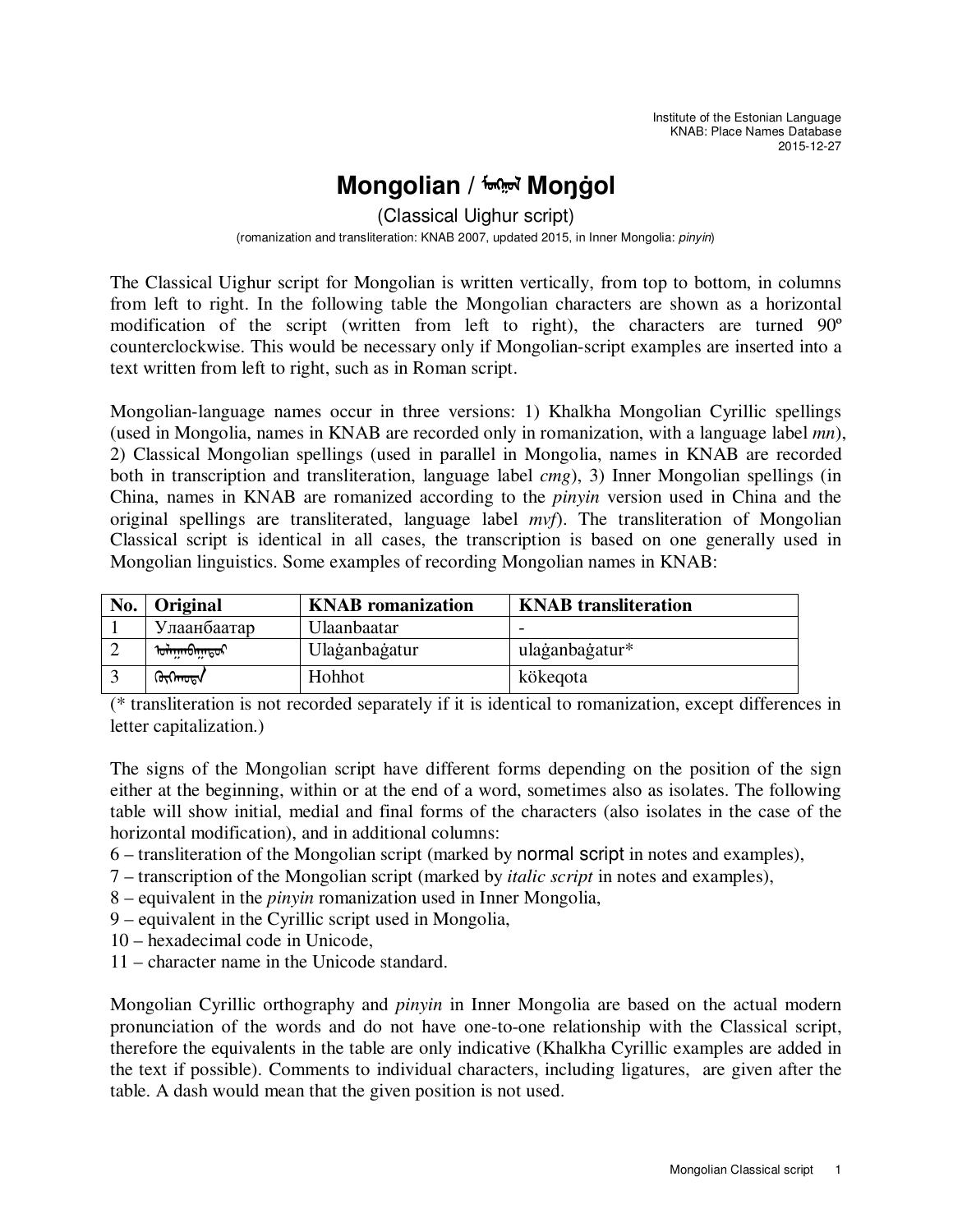| $\rm Nr$       | Mongolian script        |                             |                                  |                                                   | 6                                          | $\overline{7}$                                                                                                                                                                                                                                                                                                                                                                                                                 | 8                                                                                                                                                                                                                                                                                                                                                                                                                              | 9              | 10        | 11             |
|----------------|-------------------------|-----------------------------|----------------------------------|---------------------------------------------------|--------------------------------------------|--------------------------------------------------------------------------------------------------------------------------------------------------------------------------------------------------------------------------------------------------------------------------------------------------------------------------------------------------------------------------------------------------------------------------------|--------------------------------------------------------------------------------------------------------------------------------------------------------------------------------------------------------------------------------------------------------------------------------------------------------------------------------------------------------------------------------------------------------------------------------|----------------|-----------|----------------|
|                | isol                    | ini                         | med                              | fin                                               | trlit.                                     | trer.                                                                                                                                                                                                                                                                                                                                                                                                                          | <b>I. M.</b>                                                                                                                                                                                                                                                                                                                                                                                                                   | Cyr.           | <b>UC</b> | <b>UC</b> name |
| $\mathbf{1}$   | $\boldsymbol{\kappa}$   | $\mathbf{r}$                | $\pmb{r}$                        | $\mathcal{N}$<br>J                                | $\mathsf a$                                | $\mathbf a$                                                                                                                                                                                                                                                                                                                                                                                                                    | $\mathbf a$                                                                                                                                                                                                                                                                                                                                                                                                                    | $\mathbf a$    | 1820      | $\rm{a}$       |
| $\mathbf{2}$   | $\mathbf{b}$            | $\ddot{\mathbf{r}}$         | $\pmb{r}$                        | $\blacklozenge$<br>J                              | $\mathsf{e}% _{t}\left( \mathsf{e}\right)$ | ${\bf e}$                                                                                                                                                                                                                                                                                                                                                                                                                      | $\mathbf{e}$                                                                                                                                                                                                                                                                                                                                                                                                                   | $\epsilon$     | 1821      | ${\bf e}$      |
| $\overline{3}$ | $\boldsymbol{\kappa}$   | ᠍木                          | $\overline{\mathbf{v}}$          | $\mathfrak{c}$                                    | $\overline{1}$                             | $\overline{i}$                                                                                                                                                                                                                                                                                                                                                                                                                 | $\overline{i}$                                                                                                                                                                                                                                                                                                                                                                                                                 | И              | 1822      | $\overline{i}$ |
| $\overline{4}$ | $\pmb{\uppi}$           | ᠋ᡉ                          | $\overline{\mathbf{u}}$          | 6 <sub>o</sub>                                    | $\mathsf O$                                | $\mathbf O$                                                                                                                                                                                                                                                                                                                                                                                                                    | $\mathbf O$                                                                                                                                                                                                                                                                                                                                                                                                                    | $\mathbf 0$    | 1823      | ${\bf O}$      |
| $\overline{5}$ | $\mathbf{t}$            | ᢛ                           | $\overline{\sigma}$              | $\theta$ $\theta$                                 | $\mathsf{u}$                               | $\mathbf u$                                                                                                                                                                                                                                                                                                                                                                                                                    | $\mathbf u$                                                                                                                                                                                                                                                                                                                                                                                                                    | y              | 1824      | u              |
| 6              | $\mathbf{t}$            | रिप $\overline{\mathbf{t}}$ | $\sigma$ $\pi$                   | $\epsilon$<br>$\overline{a}$                      | öó                                         | ö                                                                                                                                                                                                                                                                                                                                                                                                                              | $\mathbf{o}$                                                                                                                                                                                                                                                                                                                                                                                                                   | $\Theta$       | 1825      | oe             |
| $\overline{7}$ | $\overline{\mathbf{t}}$ | $\overline{\mathbf{t}}$     | $\sigma$ $\pi$                   | 6 <sub>m</sub>                                    | üú                                         | ü                                                                                                                                                                                                                                                                                                                                                                                                                              | $\mathbf u$                                                                                                                                                                                                                                                                                                                                                                                                                    | Y              | 1826      | ue             |
| $\overline{8}$ | $\tau$                  | $\tau$                      | $\overline{\mathbf{v}}$          | $\mathbf \nabla$                                  | ē                                          | ${\bf e}$                                                                                                                                                                                                                                                                                                                                                                                                                      | (e)                                                                                                                                                                                                                                                                                                                                                                                                                            | $\mathbf{e}$   | 1827      | ee             |
| 9              |                         | ţ.                          | ٣٣                               | $\Lambda$ $\Lambda$                               | n                                          | $\mathbf n$                                                                                                                                                                                                                                                                                                                                                                                                                    | $\mathbf n$                                                                                                                                                                                                                                                                                                                                                                                                                    | $\, {\rm H}$   | 1828      | na             |
| 10             |                         | -                           | $\sim$                           | 7                                                 | ŋ                                          | ŋ                                                                                                                                                                                                                                                                                                                                                                                                                              | (ng)                                                                                                                                                                                                                                                                                                                                                                                                                           | $\rm{H}\Gamma$ | 1829      | ang            |
| $11\,$         |                         | $\pmb{\Theta}$              | $6^{\circ}$                      | ஏ                                                 | $\mathsf b$                                | $\mathbf b$                                                                                                                                                                                                                                                                                                                                                                                                                    | $\mathbf b$                                                                                                                                                                                                                                                                                                                                                                                                                    | 6, B           | 182A      | ba             |
| 12             |                         | $\boldsymbol{\Omega}$       | $\overline{\mathbf{u}}$          | ц                                                 | q                                          | $\mathbf q$                                                                                                                                                                                                                                                                                                                                                                                                                    | $\mathbf{h}$                                                                                                                                                                                                                                                                                                                                                                                                                   | $\mathbf X$    | 182C      | qa             |
| 13             |                         | $\mathfrak{c}$              | $\sim$                           | $\overline{a}$                                    | $\mathsf k$                                | $\mathbf k$                                                                                                                                                                                                                                                                                                                                                                                                                    | h                                                                                                                                                                                                                                                                                                                                                                                                                              | $\mathbf X$    | 182C      | qa             |
| 14             |                         | $\hat{v}$                   | $\pi$                            | 以以                                                | ġ                                          | ġ                                                                                                                                                                                                                                                                                                                                                                                                                              | g                                                                                                                                                                                                                                                                                                                                                                                                                              | $\Gamma$       | 182D      | ga             |
| 15             |                         | $\mathsf{C}$                | $\mathsf{C}$                     | ת                                                 | g                                          | $\mathbf{g}% _{T}=\mathbf{g}_{T}=\mathbf{g}_{T}=\mathbf{g}_{T}=\mathbf{g}_{T}=\mathbf{g}_{T}=\mathbf{g}_{T}=\mathbf{g}_{T}=\mathbf{g}_{T}=\mathbf{g}_{T}=\mathbf{g}_{T}=\mathbf{g}_{T}=\mathbf{g}_{T}=\mathbf{g}_{T}=\mathbf{g}_{T}=\mathbf{g}_{T}=\mathbf{g}_{T}=\mathbf{g}_{T}=\mathbf{g}_{T}=\mathbf{g}_{T}=\mathbf{g}_{T}=\mathbf{g}_{T}=\mathbf{g}_{T}=\mathbf{g}_{T}=\mathbf{g}_{T}=\mathbf{g}_{T}=\mathbf{g}_{T}=\math$ | $\mathbf{g}% _{T}=\mathbf{g}_{T}=\mathbf{g}_{T}=\mathbf{g}_{T}=\mathbf{g}_{T}=\mathbf{g}_{T}=\mathbf{g}_{T}=\mathbf{g}_{T}=\mathbf{g}_{T}=\mathbf{g}_{T}=\mathbf{g}_{T}=\mathbf{g}_{T}=\mathbf{g}_{T}=\mathbf{g}_{T}=\mathbf{g}_{T}=\mathbf{g}_{T}=\mathbf{g}_{T}=\mathbf{g}_{T}=\mathbf{g}_{T}=\mathbf{g}_{T}=\mathbf{g}_{T}=\mathbf{g}_{T}=\mathbf{g}_{T}=\mathbf{g}_{T}=\mathbf{g}_{T}=\mathbf{g}_{T}=\mathbf{g}_{T}=\math$ | $\Gamma$       | 182D      | ga             |
| 16             |                         | $\overline{\nabla}$         | $\overline{\boldsymbol{r}}$      | $\blacktriangledown$                              | j                                          | $\mathbf{j}$                                                                                                                                                                                                                                                                                                                                                                                                                   | $\mathbf{j}$                                                                                                                                                                                                                                                                                                                                                                                                                   | Ж, 3           | 1835      | ja             |
| 17             |                         | $\overline{\mathbf{r}}$     | $\overline{\mathbf{r}}$          | $\left(\begin{matrix} 0 \\ 0 \end{matrix}\right)$ | У                                          | $\mathbf{y}$                                                                                                                                                                                                                                                                                                                                                                                                                   | $\mathbf y$                                                                                                                                                                                                                                                                                                                                                                                                                    | й              | 1836      | ya             |
| $18\,$         |                         | $\bullet$                   | $\rightarrow$<br>$\epsilon$      | $\mathbf{r}$                                      | $\mathbf t$                                | $\mathbf t$                                                                                                                                                                                                                                                                                                                                                                                                                    | $\mathbf t$                                                                                                                                                                                                                                                                                                                                                                                                                    | $\mathbf T$    | 1832      | ta             |
| 19             |                         | $9\sigma$                   | $5 - 7$                          | ৵<br>$\sigma$                                     | $\mathsf{d}$                               | $\mathbf d$                                                                                                                                                                                                                                                                                                                                                                                                                    | $\mathbf d$                                                                                                                                                                                                                                                                                                                                                                                                                    | Д              | 1833      | da             |
| 20             |                         | $\ddot{\ddot{\imath}}$      | F                                | 4                                                 | ${\sf m}$                                  | ${\bf m}$                                                                                                                                                                                                                                                                                                                                                                                                                      | m                                                                                                                                                                                                                                                                                                                                                                                                                              | $\mathbf M$    | 182E      | ma             |
| 21             |                         | $\overline{\mathbf{z}}$     | $\overline{\mathbf{z}}$          | $\mathbf{r}$                                      | Č                                          | č                                                                                                                                                                                                                                                                                                                                                                                                                              | $\mathbf{q}$                                                                                                                                                                                                                                                                                                                                                                                                                   | Ч, Ц           | 1834      | cha            |
| $22\,$         |                         | $\pmb{\overline{\lambda}}$  | $\pmb{\overline{\mathbf{x}}}$    | $\boldsymbol{\zeta}$                              | $r_{\rm}$                                  | $\mathbf r$                                                                                                                                                                                                                                                                                                                                                                                                                    | $\mathbf r$                                                                                                                                                                                                                                                                                                                                                                                                                    | $\mathbf{p}$   | 1837      | ra             |
| 23             |                         | 4                           | $\pmb{\mathsf{f}}$               | $\pmb{\mathcal{N}}$                               | $\mathsf S$                                | ${\bf S}$                                                                                                                                                                                                                                                                                                                                                                                                                      | ${\bf S}$                                                                                                                                                                                                                                                                                                                                                                                                                      | $\mathbf{c}$   | 1830      | ${\rm sa}$     |
| 24             |                         | ű                           | Ä                                | ű                                                 | $\check{\mathsf{s}}$                       | $\check{\mathbf{s}}$                                                                                                                                                                                                                                                                                                                                                                                                           | $\mathbf X$                                                                                                                                                                                                                                                                                                                                                                                                                    | Ш              | 1831      | sha            |
| 25             |                         | $\frac{1}{\sqrt{2}}$        | $\ddot{\bullet}$                 | $\overline{\mathbf{v}}$                           | $\overline{1}$                             | $\mathbf{1}$                                                                                                                                                                                                                                                                                                                                                                                                                   | $\mathbf{1}$                                                                                                                                                                                                                                                                                                                                                                                                                   | $\rm{J}I$      | 182F      | la             |
| 26             |                         | $\overline{\mathbf{C}}$     | $\overline{\mathbf{C}}$          | $\sigma$ $\theta$                                 | W                                          | $\mathbf W$                                                                                                                                                                                                                                                                                                                                                                                                                    | $\mathbf W$                                                                                                                                                                                                                                                                                                                                                                                                                    | $\, {\bf B}$   | 1838      | wa             |
| 27             |                         | 5                           | ς.                               | த                                                 | p                                          | p                                                                                                                                                                                                                                                                                                                                                                                                                              | $\mathbf{p}$                                                                                                                                                                                                                                                                                                                                                                                                                   | p              | 182B      | pa             |
| 28             |                         | ᡀ                           | দৈ                               | $\overline{\phantom{0}}$                          | Ih                                         | lh                                                                                                                                                                                                                                                                                                                                                                                                                             | lh                                                                                                                                                                                                                                                                                                                                                                                                                             | $J\!I X$       | 1840      | lha            |
| 29             |                         | ଚ                           | ଚ                                | ஏ                                                 | f                                          | f                                                                                                                                                                                                                                                                                                                                                                                                                              | $\mathbf{f}$                                                                                                                                                                                                                                                                                                                                                                                                                   | $\Phi$         | 1839      | fa             |
| 30             |                         | ₹                           | ₹                                | $\overline{C}$                                    | $\mathsf{Z}$                               | dz                                                                                                                                                                                                                                                                                                                                                                                                                             | $\mathbf{Z}% ^{T}=\mathbf{Z}^{T}\times\mathbf{Z}^{T}$                                                                                                                                                                                                                                                                                                                                                                          | 3              | 183D      | za             |
| 31             |                         | Τ.                          | $\overline{\mathcal{A}_{\rm o}}$ | ᠼ                                                 | $\mathbf C$                                | ts                                                                                                                                                                                                                                                                                                                                                                                                                             | $\mathbf{c}$                                                                                                                                                                                                                                                                                                                                                                                                                   | Ц              | 183C      | tsa            |
| 32             |                         | $\mathfrak{c}$              | $\mathfrak{c}$                   | Ŋ                                                 | kk                                         | $\bf k$                                                                                                                                                                                                                                                                                                                                                                                                                        | $\mathbf k$                                                                                                                                                                                                                                                                                                                                                                                                                    | $\Gamma$       | 183A      | ka             |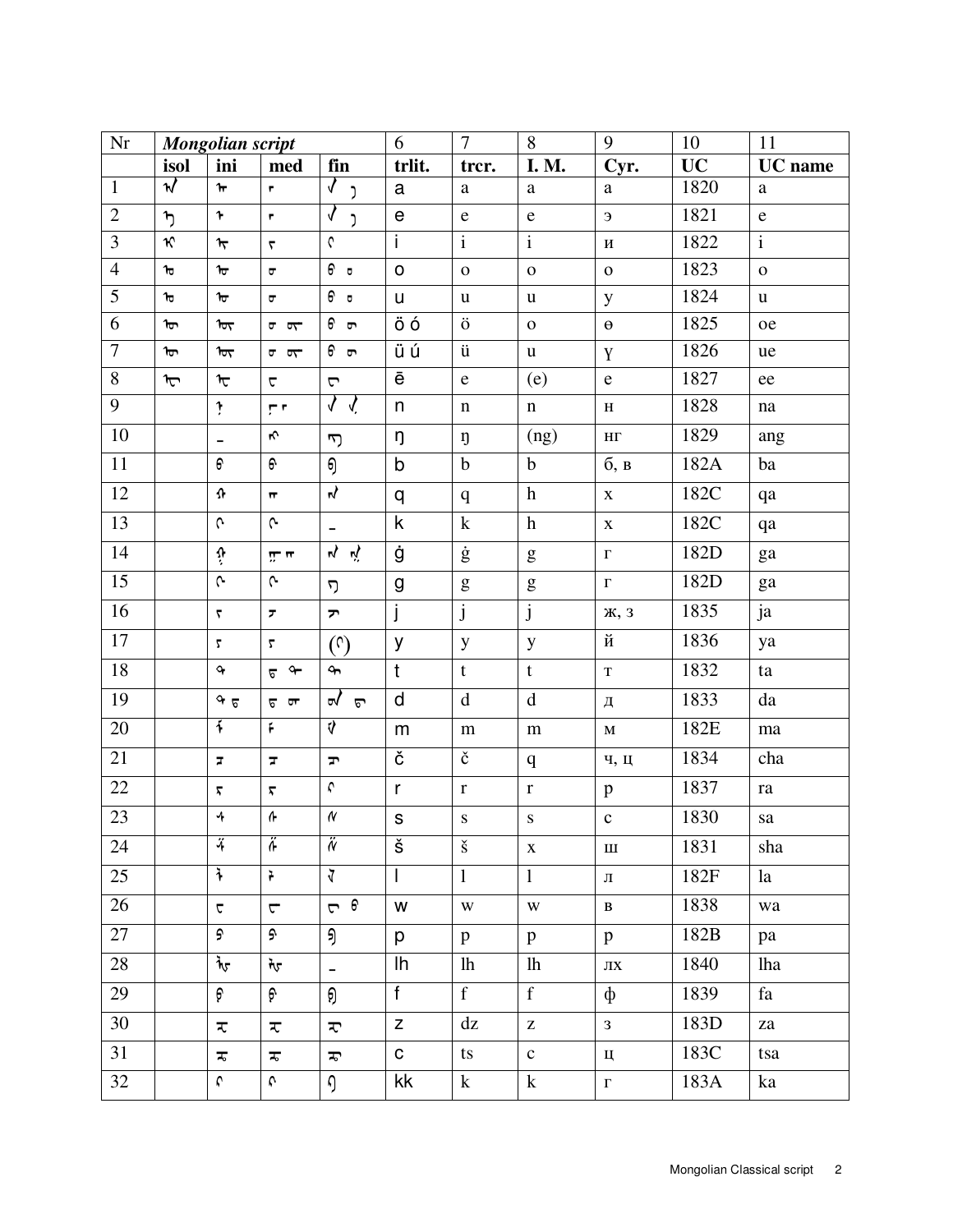| 33 |      |   |   | kh | K  | $\left( \mathrm{k}\right)$ | К  | 183B | kha |
|----|------|---|---|----|----|----------------------------|----|------|-----|
| 34 | ৗ৻ঢ় | ড | ▽ | n  | h  | n                          | X  | 183E | haa |
| 35 |      | G | Ⴇ | v  | ž  | (r)                        | Ж  | 183F | zra |
| 36 | ∪    | ▽ | ∪ | zh | zh | zh                         | ЧЖ | 1841 | zhi |
| 37 | ᡂ    | ᡂ | ᡂ | ch | ch | ch                         | ч  | 1842 | chi |

## **Comments to individual characters**

- **1.** Final a occurs in two variations: written in conjunction ( $\pi$ ) qara *xapax* 'to look') or in isolation (with a tail turned to left, isolation in transliteration is indicated by a plus sign:  $\mathcal{F}_1$ qar+a *qara/хара* 'black'). The isolated variant usually occurs after ġ, l, m, n, q, r, y but there are also exceptions. Final e after k, g in feminine words and final a/e after b, p is written with a tail turned to left but in conjunction: <u>եփ üge *γ*</u>, <del>Μ</del>, aba *aβ*, <del>Μ</del>, kelebe *хэлэβ*. The character preceding the final isolated variant of a is written in its final form, even if normally it would not be found at the end of a word. At the beginning of a word, a begins with the sign of aleph  $(*)$  but if a is at the beginning of a suffix written separately from the main word, then aleph is not used (to mark this difference, an underline is used in transliteration):  $\forall x$  nom ača *номоос*.
- **2. 2.** The character for e is actually identical to that of a, the only difference is in the initial form (cf.  $\eta$  eke *3x*, but  $\pi$ ) aq + a *ax*). In order to facilitate the distinction, it should be remembered that e occurs in feminine (front vowel) words and a occurs in masculine (back vowel) words. Some consonants  $(k, g)$  occur only in feminine, others  $(q, \dot{q})$  only in masculine words.
- **3.** Initial i starts with the sign of aleph  $(\tau)$  but if that vowel is at the beginning of a suffix written separately from the main word, then aleph is not used:  $\forall$ ° nom i *поті/номыг*. Final i after a vowel denotes a diphthong: <u><del>•</del><sup>*m*</sup> noqai *нохой*.</u>
- **4.-5.** The characters for o and u are identical (although they have different codes in Unicode) but in non-initial syllables only the vowel u occurs, e.g.  $\overline{b}$  orun. Initial o and u start with the sign of aleph  $(\rightarrow)$  but if these vowels are at the beginning of a suffix written separately from the main word, then aleph is not used:  $\forall$  <del>√</del> nom un *nomun/номын*,  $\forall$  • olan u *olanu/олну*. At the end of borrowed words the vowel o is written in a form identical to that of medial o (in transliteration the difference is marked with an apostrophe, e.g. ᠷᠠᠳᠢᠣ radio' *radio*).
- **6.-7.** The characters for ö and ü are identical (although they have different codes in Unicode) but in non-initial syllables only the vowel ü occurs. In Mongolian script ö and ü are fully written only in the first syllable of a word, in non-initial syllables the characters are identical to that of o and u (in order to ensure compatibility in Unicode the vowel is then transliterated with ó/ú, e.g. ᠥᠨᠳᠦᠷ öndúr *öndür/өндөр*). The sign of aleph is not used at the beginning of a separately written suffix (see also comments to 4-5): أبيهم <sup>9</sup> ünen ú *ünenü/үнэний*. The vowel *u* of European languages is transcribed by ü in the Classical script, in that case the full form of ü is used (if the full forms of ö and ü occur in non-initial syllables, including the beginning of the second component in a compound word, then the apostrophe is added for Unicodecompatibility): ᠷᠰ khürs *kurs/курс*, ᠧᠦᠷᠣ ēü'ropa *Europa/Европа*, ᠠᠦᠲᠣ aü't'o' *auto/авто*, *NARC* fakhü'lit'ēt *fakulitet/φακγπьmem.* At the end of borrowed words the form  $\sigma$  is used (marked with an apostrophe in transliteration: ö'/ü').
- 8.  $\bar{e}$  is used in borrowed words and names, by its form it is identical to that of w:  $\frac{Q_{\text{max}}}{Q_{\text{max}}}$ türgēnēw *Turgenew/Тургенев*, ᠰᠧᠷᠶᠧᠸ sērgēyēw *Sergeyew/Сергеев*.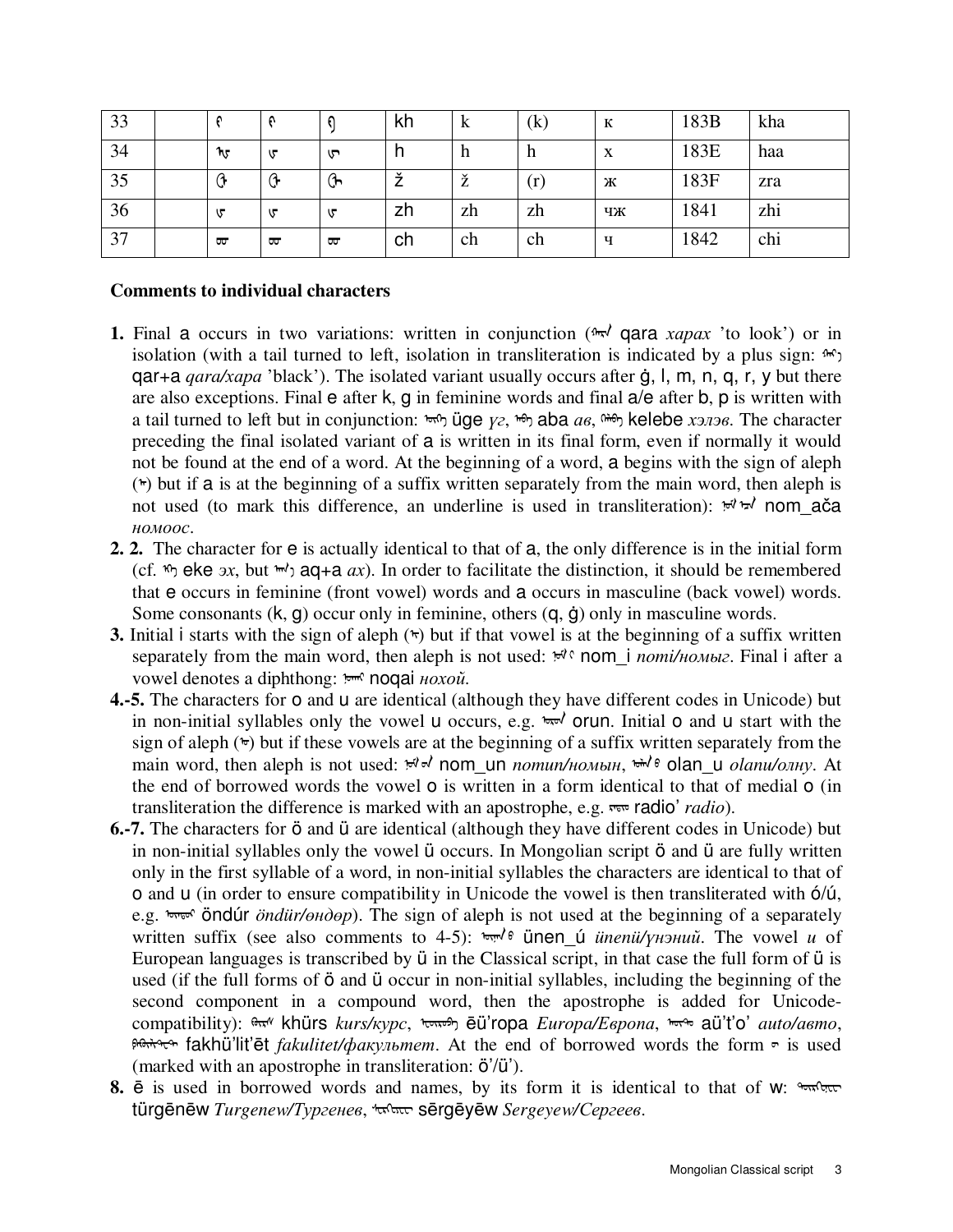- **9.** n before a vowel is dotted, otherwise it appears to be identical to the characters  $a/e$ :  $\pi$ <sup>t</sup> nom *nom/ном*, ᠣᠨᠤᠯ onul *онол*, ᠮᠠᠠᠨ ᠠ mallan+a *mallana*, ᠣᠯᠠᠨ olan *olan*, ᠥᠨᠳᠦᠷ öndúr *öndür*. In borrowed words the dot may be added in other positions, in older spellings the dot may be missing before a vowel, both exceptional cases are marked with an apostrophe: ᠨᠳ fon'd' *fond*.
- **10.** The character η occurs only in the middle of a word (before g, l, n, q, s) or word-finally:  $\frac{f_{\text{max}}}{g}$ monġol *монгол*, <u><u>மெற்</u> qanġai *хангай*, <u>மற்</u> ang+a *анх*, மற்றி annagu *агнах*, ரை d'ün *düŋ/дүнг*.</u>
- 11. Ligatures:  $\theta$   $\theta$   $\phi$   $\alpha$  ba/be,  $\theta$   $\theta$   $\theta$  bi,  $\theta$  bo/bu/(bö/bü). In Khalkha Mongolian b within a word or word-finally has often been substituted by *v* (*β*): <u>hthe</u> amarabal *aмарвал*, more irebe *ирэв*.
- **12.-13.** Ligatures:  $\theta$   $\theta$  ke,  $\theta$   $\theta$  ki,  $\theta$  kö/kü. Unicode unifies q and k into one code, as q occurs in masculine, and k in feminine words:  $\theta$  **abqu** *asax*,  $\theta$  **w** $\theta$  **ögúlekú** *ögülekü/* $\theta$  *<i>eyyn*<sub>3</sub>x,  $\theta$ amaraqu *амрах*, ™ kelekú *kelekü/хэлэх*. If a masculine word starts with <sup>↑</sup> pronounced as [x]  $(\hat{E})$ , then it is transliterated q'.
- **14.-15.** Ligatures:  $\theta$   $\theta$ ,  $\theta$   $\theta$   $\theta$ ,  $\theta$   $\theta$   $\theta$   $\theta$   $\theta$   $\theta$ . Unicode unifies  $\dot{q}$   $\left[\gamma\right]$  and q into one code, as  $\dot{q}$  occurs in masculine, and g in feminine words:  $\mathbb{R}^{n}$  garm+a *ġarma/<i>zapmaa*,  $\mathbb{R}^{n}$  keleg *хэлэг*. The appearance of ligatures ge, gi and gö/gü is identical to that of ke, ki and kö/kü. The character ġ is used with dots before a vowel, and without dots in all other positions (in that case being identical in appearance to that of q): <u> $\theta$ </u> gobi *Говь*,  $\theta$ <sub>*roh*</sub>, agulag+a *agulaga/azyynza*,  $\theta$  $\theta$ bulaġ *булаг*. It would be useful to know that q does not occur word-finally or before a consonant, in those cases the character is read as  $\dot{g}$ : חלות baġlaqu *баглах*, חסומים qonuġlaqu *хоноглох*. If a masculine word starts with pronounced as [g] (<sup> $\circ$ </sup>), then it is transliterated **g**'. (The Mongolian Baiti font does not show dots for  $\dot{q}$  occurring between  $\eta$  and a vowel. To correct this, a reencoding application will add the FVS1 code after ġ.)
- **16.** The character j [dʒ] does not occur word- or syllable-finally. In Khalkha Mongolian j before a back vowel is often substituted by *z* (*з*): <u>م</u>ِسِم januqu *занах*, مِسَمَّة jöblekú *jöblekü/зөвлөх*.
- **17.** The character y [j] in printed texts is sometimes by appearance identical to that of j (transliterated in that case y') but mostly the character contains a curve: <del>50,6</del> vabuyu *явъю* (cf.  $\pi$ <sup>56</sup>; y'abuyu). Before the isolated final a it is identical to final i:  $\pi$ <sup>(\*</sup>) yabui+a *yabuya/явъя*,  $\pi$ <sup>{\*</sup>) irei+e *ireye/ирье*. The character identical to i is used, except word-finally, to represent diphthongs with *i* (in that case it forms a liaison between the vowel and *i*, and will be transliterated with y):  $\pi \bar{x}$  ayil *aŭn*,  $\pi \bar{x}$  oyir+a *oira/oŭp*,  $\pi \bar{x}$  uyiġur *yŭzyp*. (Cf. a diphthong without a liaison:  $\pi/\sqrt{m}$  naiman.) If i follows another i or  $\ddot{u}$ , then the liaison sign is not used, cf. ᠦᠢᠯᠡ üile *үйл*. The form identical to i is also used in separately written suffixes before or after *i*: «ᠷ ᠢᠶᠡᠨ ger\_iyen *geriyen/гэрээ*, ᠮᠠᠯ ᠢᠶᠠᠨ mal\_iyan *maliyan/малаа*, ᠠᠬ ᠠ ᠶᠢ aq+a\_yi *aqayi/ахыг*, ᠡ ᠶᠢ eke\_yi *ekeyi/эхийг*, ᠮᠣᠷᠢ ᠶᠢ mori\_yi *moriyi/морийг*.
- **18.-19.** t and d in Mongolian words are written identically before a vowel (in Unicode they have different codes), pronunciation is derived from the context, cf. toro<sup>6</sup> flood of **in** que *ötü ötü qoruqai/өт xopxoŭ*, <u>پیشپو</u> • ه<del>مده</del> ġalaġun\_u ödú *ġalaġunu ödü/галууны өд*, <del>•</del> dalai, همبر teneg. Before a consonant the character is written  $\pi$ , word-finally as  $\pi'$ , in these positions only d can occur: <del>\* ٥ dadqu</del> *dadax*, \*\* deledkú *deledkü/dэлдэх*, \*\* nigedkú *nigedkü/+32d3x*, \*\* arad *apo*,  $\n *not* \n *not* \n *not* \n *not* \n *not* \n *not* \n *not* \n *not* \n *not* \n *not* \n *not* \n *not* \n *not* \n *not* \n *not* \n *not* \n *not* \n *not* \n *not* \n *not* \n *not*$ Exceptional final form of **d** is used in some words:  $\theta$  ed' *ed/30*,  $\theta$  ded' *ded/030* (transliterated with an apostrophe). In borrowed words,  $\gamma$  is always used to denote t, and  $\tau$  is used to denote d (to mark exceptional cases, again the apostrophe is used in transliteration): ᠰᠲᠠᠨᠼᠢ st'an'ci *stanci/станц*, ᠲᠣ fot'o' *foto/фото*, ᠫᠷᠣᠲᠣ¿ᠯ prot'okhol *protokol/протокол*, ᠵᠠᠸᠣᠳ jawod' *jawod/завод*. In the case of separately written suffixes *-tur (-tür)* ~ *-dur (-dür)* it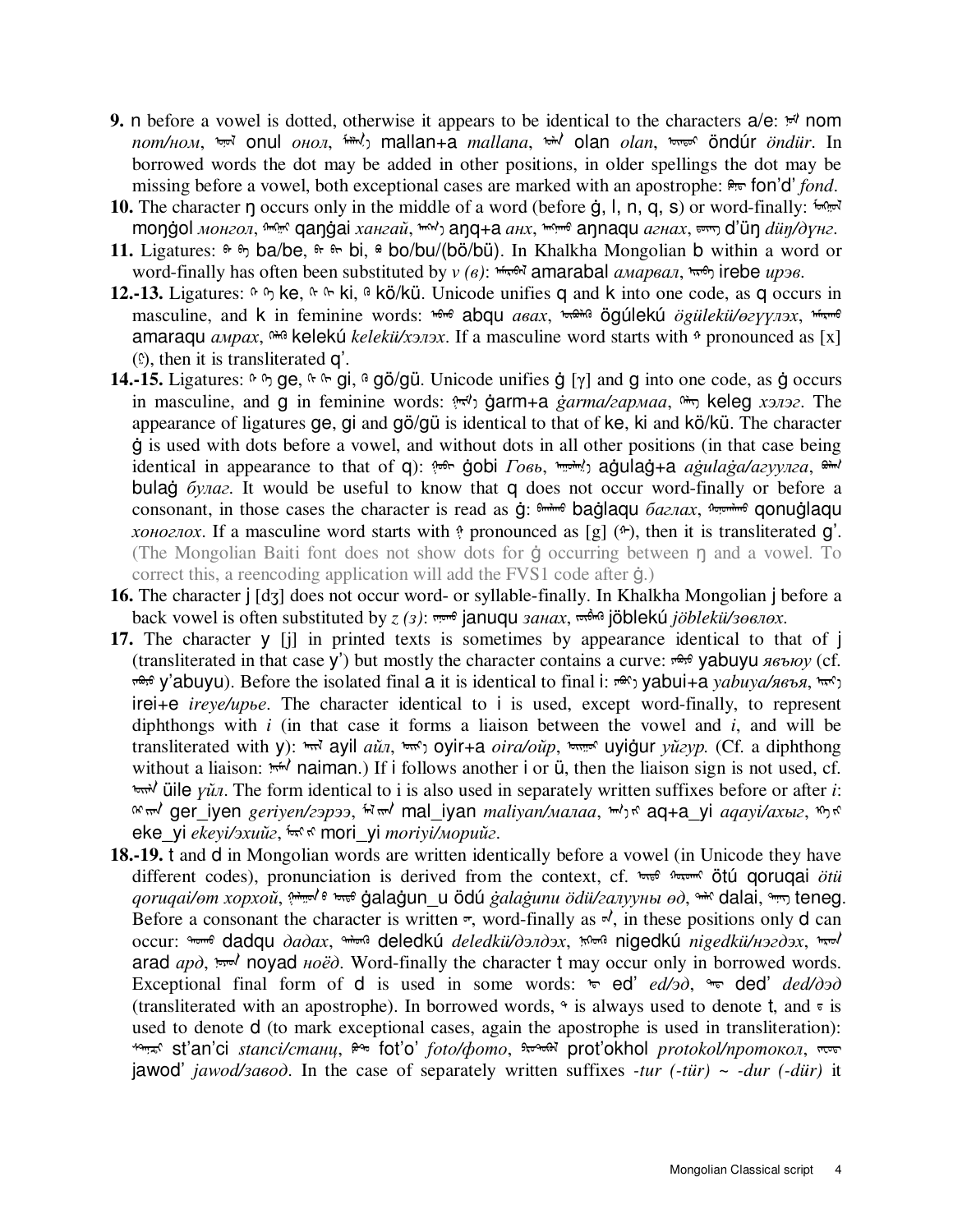should be noted that *-dur (-dür)* is written with the character  $\pi$ :  $\frac{1}{2}$   $\pi$   $\frac{1}{2}$   $\pi$  **bulag** tur *булагт*,  $\pi$  $\pi$ kereg\_túr *хэрэгт*,  $\dot{w}$  ब $\dot{w}$  mal\_dur *малд*.

- **21.** The character č does not occur word- or syllable-finally. In Khalkha Mongolian, č has often developed into *c (ц)* (except before *i*): <del><u>ᠷ</u>ᠬᠠᠠ</del> čaġan *цагаан*, ᠴᠠᠩᠷ čeŋker *цэнхэр*, ᠴᠠᠠ čoġ *цог*, ᠴᡳᢑᠠᠠᠤ čidaqu *чадах*.
- **23.-24.** The character š does not occur word- or syllable-finally. The syllable that is transliterated si, is pronounced *ši*: <u>ᠰᠷᠣᠲᠷ</u> siidburi *šiidburi/шийдвэр*, ᠰ/ sin+e *šine/шинэ*, ᠲᠠᠰ baġsi *baġši/багш*, ᠰᠠᠭᠤᠷᠢᠰᠢᠬᠤ saġurisiqu *saġurišiqu/суурьших*.
- **26.** w occurs mainly in foreign words, including foreign names where it also may occur word- or syllable-finally: ᠸᠠᠭᠠᠷ waġar *ваар*, Âᠸᠯᠣᠸ pawlow *Павлов*, ᠯᠧᠷᠮᠣᠨᠲᠣᠸ lērmon't'ow *Лермонтов*. In old texts the character before final isolated a may also be written in the form of u (transliterated w'): Äᠳᠢᠰᠠᠳᠸ ᠠ bodisad'w'+a *бодисатва*.
- 27. Ligatures:  $\theta \rightarrow p$  pa/pe,  $\theta \rightarrow p$ ,  $\theta$  po/pu. Used mainly in foreign words.
- **29.** Ligatures:  $\theta$   $\theta$ <sub>1</sub> fa/fe,  $\theta$   $\theta$ <sub>1</sub> ii,  $\theta$  fo/fu. Used in foreign words:  $\theta$ <sub>*r*</sub> $\theta$ </sub> fon'd' *fond/* $\phi$ *οнд*,  $\theta$ <sub>*r* $\theta$ r $\theta$ </sub> fin'lan'd' *Finland/Финлянд*.
- **32.** Ligatures:  $\theta$   $\eta$  kka/kke,  $\theta$   $\theta$  kki,  $\theta$  kko/kku. Used to represent the Chinese [k<sup>h</sup>] sound in masculine words (?).
- **33.** Ligatures: ��, kha/khe, ��, khi, ��, kho/khu. Used in foreign words: ��, khart *kart/kapma*, ��, khino' *kino/кино*, רᠦᠨᠢᠰᠮ khommü'nism *kommunism/коммунизм*.
- **30.-35.** These characters are used in foreign words:  $\psi$  lhasa *Лхас*,  $\psi$  hollan'd' *Голланд*,  $\psi$ hawana *Гавана*.
- **36.-37.** These characters are used in Chinese borrowings before the vowel *i*. The character  $\triangledown$ (without aleph) is used to transcribe the *pinyin* sound of  $zh$ , and  $\pi$  is used to transcribe the *pinyin* sound of *ch* or *q.*

## **Notes**

- **1.** Mongolian words can be divided into masculine words (with back vowels) and feminine words (with front vowels). Back vowels are *a, o, u*, front vowels are *e, ö, ü*, the vowel *i* may occur in both types (ᠠᠷᠠᠭᠠᠠᠠᠠᠠᠠᠷᠠᠨ biraġun, ᠢᠷᠣᠰᠯ irúgel).
- **2.** Mongolian consonants may be divided into pre-vowel consonants and universal consonants (MAKAR to the property debisker üsúg). Latter ones may occur both before a vowel or syllable-finally without a following vowel. Universal consonants are b, d, g, g, l, m, n, n, r, s, w. In foreign words also other consonants may occur syllable-finally.
- **3.** There were in general no long vowels in Classical Mongolian spellings, although in some cases these were marked by two consecutive vowels; also some diphthongs were written without a liaising consonant: هشم buur+a *буур*, <del>۱٬۰۰۰٬۰۰۰٬</del> luubaŋ *лууван*, هشمه boobu *боов*, ۱٬۰۰۰٬ taulai *туулай*, <del>∿</del>, teúke *түүх*, �� keúken *хүүхэн*, �� küú *хүү*. Some of these words are pronounced with a short vowel in modern usage:  $\theta \in \mathcal{A}$  gour *xop*,  $\theta \in \mathcal{A}$  four *mop*,  $\theta \in \mathcal{A}$  *son*.
- **4.** In the transliteration of Mongolian script there has been made an attempt to combine the unambiguous denotation of the actual script forms with the encodings based on "deep phonological structure" used in Unicode. All main transliteration equivalents can be converted into Unicode code points without any complicated contextual rules. Additional signs convert into special codes of Unicode, the free variation selectors ' (apostrophe, FVS1, U+180B), " (quotation mark, FVS2, U+180C), and ^ (circumflex, FVS3, U+180D). The plus sign (+) is equivalent to the Mongolian vowel separator (U+180E, see comments under